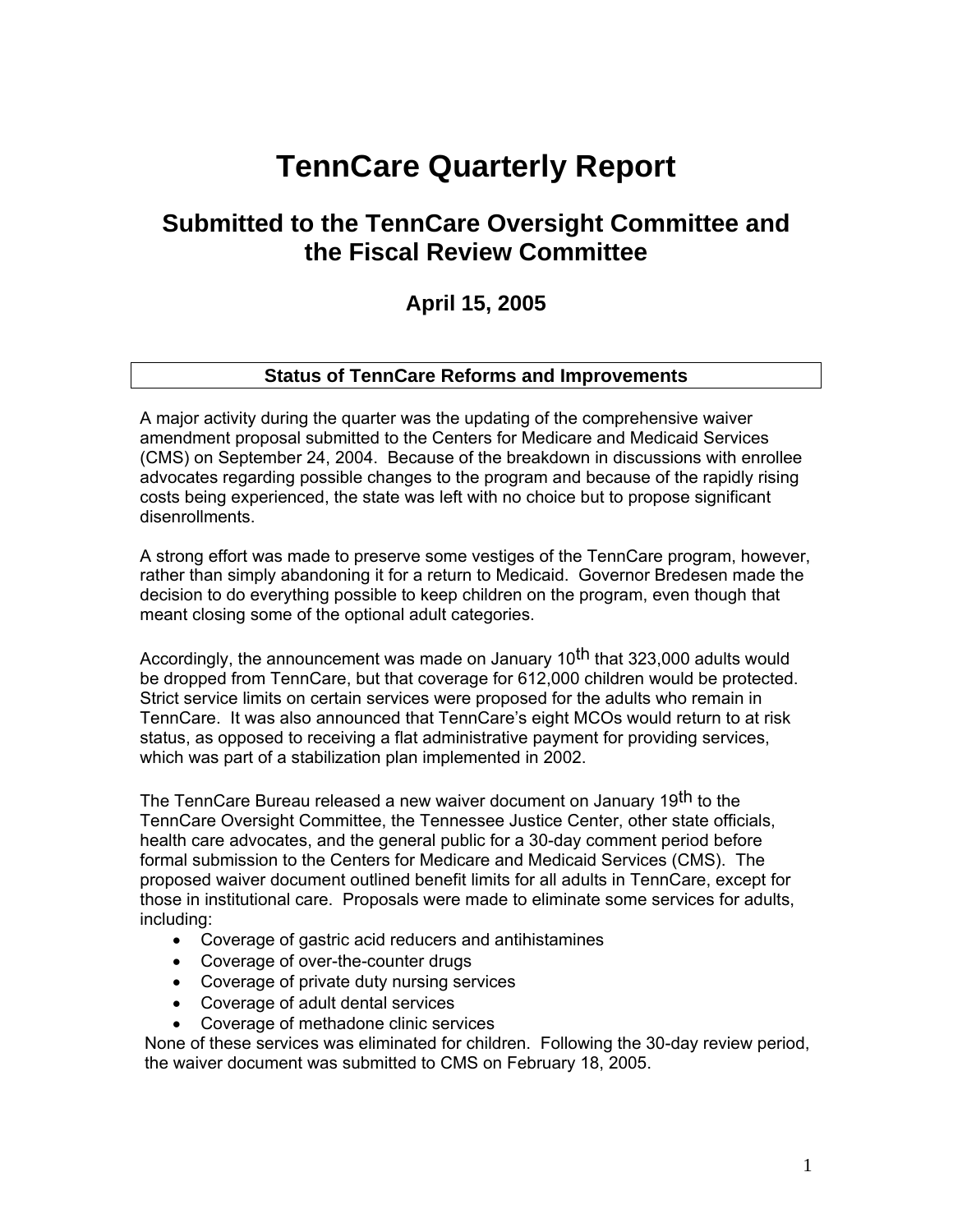On January 24, Governor Bredesen announced that he was forming a task force to examine what the state could do to provide a safety net for those who would be without health insurance when disenrolled from TennCare. He signed an Executive Order that created the "Health Care Safety Net Task Force." The task force consists of 25 members who are to make recommendations to him by May 1, 2005.

On March 24, 2005, CMS approved the first phase of the February 18<sup>th</sup> Waiver Amendment that allowed the TennCare Bureau to adjust enrollment.

#### *Source of information for this section: Carol Wilson, Assistant Director of Policy, Bureau of TennCare.*

#### **Essential Access Hospital Payments**

 The TennCare Bureau made the second quarter essential access hospital payments during this period. Essential access hospital payments are payments from a pool of \$100 million (\$35,292,500 in state dollars) appropriated by the General Assembly.

The methodology for distributing these funds specifically considers each hospital's relative contribution to providing services to TennCare members, while also acknowledging differences in payer mix and hospitals' relative ability to make up TennCare losses. Data from the Hospital Joint Annual Report is used to determine hospitals' eligibility for these payments. Eligibility is determined each quarter based on each hospital's participation in TennCare. In order to receive a payment for the quarter, a hospital must be a contracted provider with TennCare Select and at least one other managed care organization, and it must have contracted with TennCare Select for the entire quarter that the payment represents. Excluded from the essential access hospital payments are critical access hospitals, which receive cost-based reimbursement from the TennCare program and therefore do not have unreimbursed TennCare costs, and the five state mental health institutes.

| Name of Hospital                         | FY 2005 FINAL<br><b>QUARTER 2</b><br><b>PAYOUT (10/1/04 to</b><br>12/31/04) |
|------------------------------------------|-----------------------------------------------------------------------------|
| <b>SAFETY NET HOSPITALS</b>              |                                                                             |
| Erlanger Medical Center                  | \$1,507,397                                                                 |
| Johnson City Medical Center              | \$713,257                                                                   |
| Metro Nashville General Hospital         | \$1,271,683                                                                 |
| Regional Medical Center at Memphis       | \$4,722,680                                                                 |
| University of Tennessee Medical Center   | \$1,632,823                                                                 |
| Vanderbilt University Hospital           | \$2,652,160                                                                 |
| <b>CHILDREN'S HOSPITALS</b>              |                                                                             |
| East Tennessee Children's Hospital       | \$398,040                                                                   |
| Meth, Hithcare-LeBonheur Child, Med. Ctr | \$687,259                                                                   |
|                                          |                                                                             |

Here are the payments that were made for the second quarter: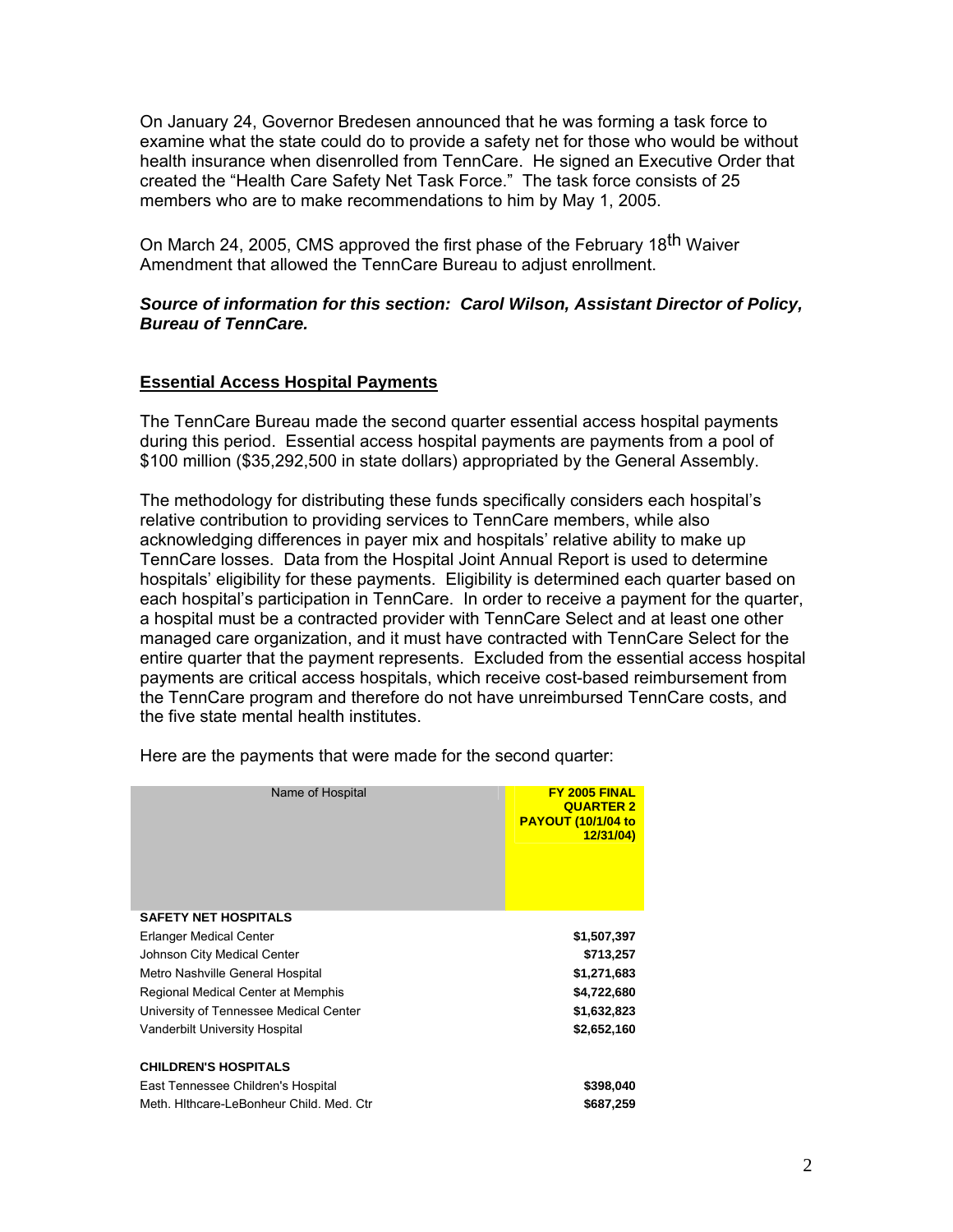| Name of Hospital                                                                | FY 2005 FINAL<br><b>QUARTER 2</b><br><b>PAYOUT (10/1/04 to</b><br><u>12/31/04)</u> |
|---------------------------------------------------------------------------------|------------------------------------------------------------------------------------|
| St. Jude Children's Research Hosp.                                              | \$164,701                                                                          |
| <b>PSYCHIATRIC HOSPITALS</b>                                                    |                                                                                    |
| Community Behavioral Health, LLC                                                | \$61,849                                                                           |
| FHC Cumberland Hall of Chattanooga                                              | \$9,568                                                                            |
| Indian Path Pavilion                                                            | \$25,000                                                                           |
| Lakeside Behavioral Health System                                               | \$45,276                                                                           |
| Pathways of Tennessee, Inc.                                                     | \$27,570                                                                           |
| Peninsula Hospital                                                              | \$92,059                                                                           |
| Ridgeview Psych. Hosp. & Ctr., Inc.                                             | \$41,694                                                                           |
| Valley Hospital                                                                 | \$128,524                                                                          |
| Woodridge Psychiatric Hospital                                                  | \$68,460                                                                           |
|                                                                                 |                                                                                    |
| <b>OTHER ACUTE CARE HOSPITALS</b>                                               |                                                                                    |
| Athens Regional Medical Center                                                  | \$57,989                                                                           |
| <b>Baptist Dekalb Hospital</b>                                                  | \$25,118<br>\$91,654                                                               |
| <b>Baptist Hospital Of Cocke County</b><br>Baptist Memorial Hospital Huntingdon | \$36,961                                                                           |
| Baptist Memorial Hospital Lauderdale                                            | \$49,389                                                                           |
| Baptist Memorial Hospital Tipton                                                | \$75,734                                                                           |
| Baptist Memorial Hospital Union City                                            | \$96,394                                                                           |
| <b>Bedford County Medical Center</b>                                            | \$82,440                                                                           |
| <b>Blount Memorial Hospital</b>                                                 | \$112,819                                                                          |
| <b>Bolivar General Hospital</b>                                                 | \$26,103                                                                           |
| <b>Bradley Memorial Hospital</b>                                                | \$100,980                                                                          |
| Camden General Hospital                                                         | \$32,074                                                                           |
| <b>Centennial Medical Center</b>                                                | \$404,770                                                                          |
| Claiborne County Hospital                                                       | \$131,214                                                                          |
| <b>Cleveland Community Hospital</b>                                             | \$94,859                                                                           |
| <b>Coffee Medical Center</b>                                                    | \$86,446                                                                           |
| Cookeville Regional Medical Center                                              | \$142,536                                                                          |
| Crockett Hospital                                                               | \$52,970                                                                           |
| <b>Cumberland Medical Center</b>                                                | \$134,138                                                                          |
| <b>Cumberland River Hospital</b>                                                | \$15,941                                                                           |
| Decatur County General Hospital                                                 | \$33,656                                                                           |
| Delta Medical Center                                                            | \$133,330                                                                          |
| East Ridge Hospital                                                             | \$152,194                                                                          |
| Emerald Hodgson Hospital                                                        | \$21,329                                                                           |
| Fentress County General Hospital                                                | \$129,352                                                                          |
| Fort Sanders Loudon Medical Center                                              | \$41,357                                                                           |
| Fort Sanders Parkwest Medical Center                                            | \$115,351                                                                          |
| Fort Sanders Regional Medical Center                                            | \$333,310                                                                          |
| Fort Sanders Sevier Medical Center                                              | \$148,370                                                                          |
| Gateway Medical Center                                                          | \$149,017                                                                          |
| Gibson General Hospital                                                         | \$26,167                                                                           |
| <b>Grandview Medical Center</b>                                                 | \$48,787                                                                           |
| Hardin County General Hospital                                                  | \$109,646                                                                          |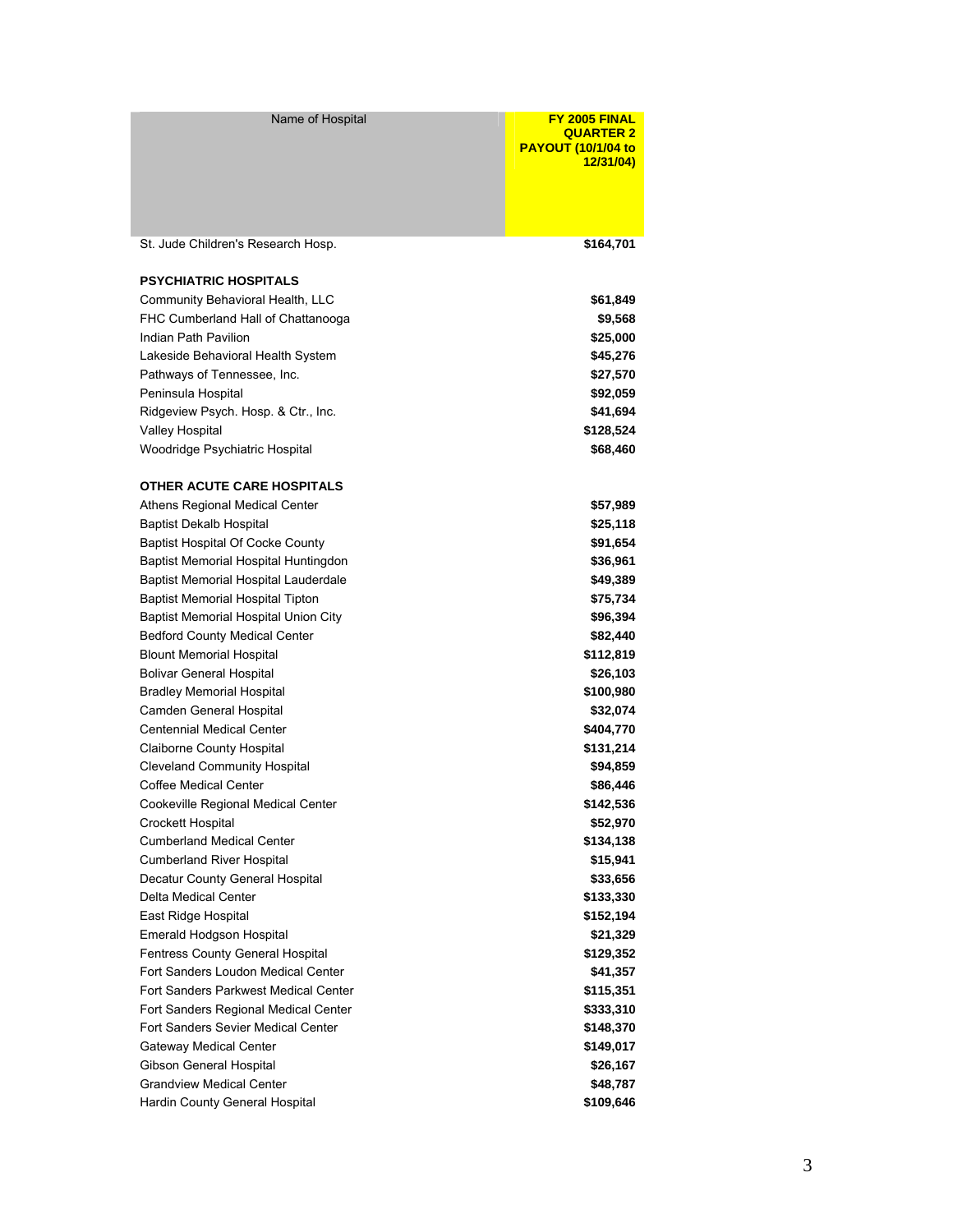Name of Hospital **FY 2005 FINAL QUARTER 2 PAYOUT (10/1/04 to 12/31/04)** 

| Harton Regional Medical Center               | \$98,049  |
|----------------------------------------------|-----------|
| Hendersonville Medical Center                | \$60,349  |
| Henry County Medical Center                  | \$95,886  |
| Hillside Hospital                            | \$40,480  |
| <b>Horizon Medical Center</b>                | \$58,266  |
| Humboldt General Hospital                    | \$57,780  |
| Indian Path Medical Center                   | \$149,254 |
| Jackson Madison County General Hospital      | \$488,199 |
| Jefferson Memorial Hospital                  | \$65,789  |
| Jellico Community Hospital                   | \$122,134 |
| Johnson City Specialty Hospital              | \$13,373  |
| Lakeway Regional Hospital                    | \$132,570 |
| Laughlin Memorial Hospital                   | \$132,890 |
| Lincoln Medical Center                       | \$40,352  |
| Livingston Regional Hospital                 | \$53,916  |
| <b>Marshall Medical Center</b>               | \$36,763  |
| Maury Regional Hospital                      | \$246,335 |
| <b>Medical Center Of Manchester</b>          | \$46,478  |
| Methodist Healthcare Brownsville             | \$32,428  |
| Methodist Healthcare Dyersburg               | \$93,222  |
| Methodist Healthcare Fayette                 | \$53,145  |
| Methodist Healthcare Jackson                 | \$93,255  |
| Methodist Healthcare Lexington               | \$30,595  |
| Methodist Healthcare McKenzie                | \$51,132  |
| Methodist Healthcare McNairy                 | \$45,740  |
| Methodist Healthcare North                   | \$114,640 |
| Methodist Healthcare South                   | \$139,678 |
| Methodist Healthcare Volunteer               | \$39,158  |
| Methodist Medical Center Of Oak Ridge        | \$186,364 |
| <b>Methodist University Healthcare</b>       | \$574,169 |
| Middle Tennessee Medical Center              | \$101,816 |
| Morristown Hamblen Hospital Assoc            | \$139,716 |
| North Side Hospital                          | \$43,301  |
| Northcrest Medical Center                    | \$371,659 |
| <b>Rhea Medical Center</b>                   | \$42,641  |
| River Park Hospital                          | \$64,708  |
| Roane Medical Center                         | \$66,558  |
| Saint Francis Hospital                       | \$479,322 |
| Saint Mary's Health System                   | \$151,654 |
| <b>Scott County Hospital</b>                 | \$118,861 |
| Skyline Medical Center                       | \$120,182 |
| Smith County Memorial Hospital               | \$25,405  |
| Southern Hills Medical Center                | \$150,624 |
| Southern Tennessee Medical Center            | \$64,374  |
| St. Mary's Medical Center Of Campbell County | \$105,632 |
| <b>Stones River Hospital</b>                 | \$46,101  |
| Summit Medical Center                        | \$129,226 |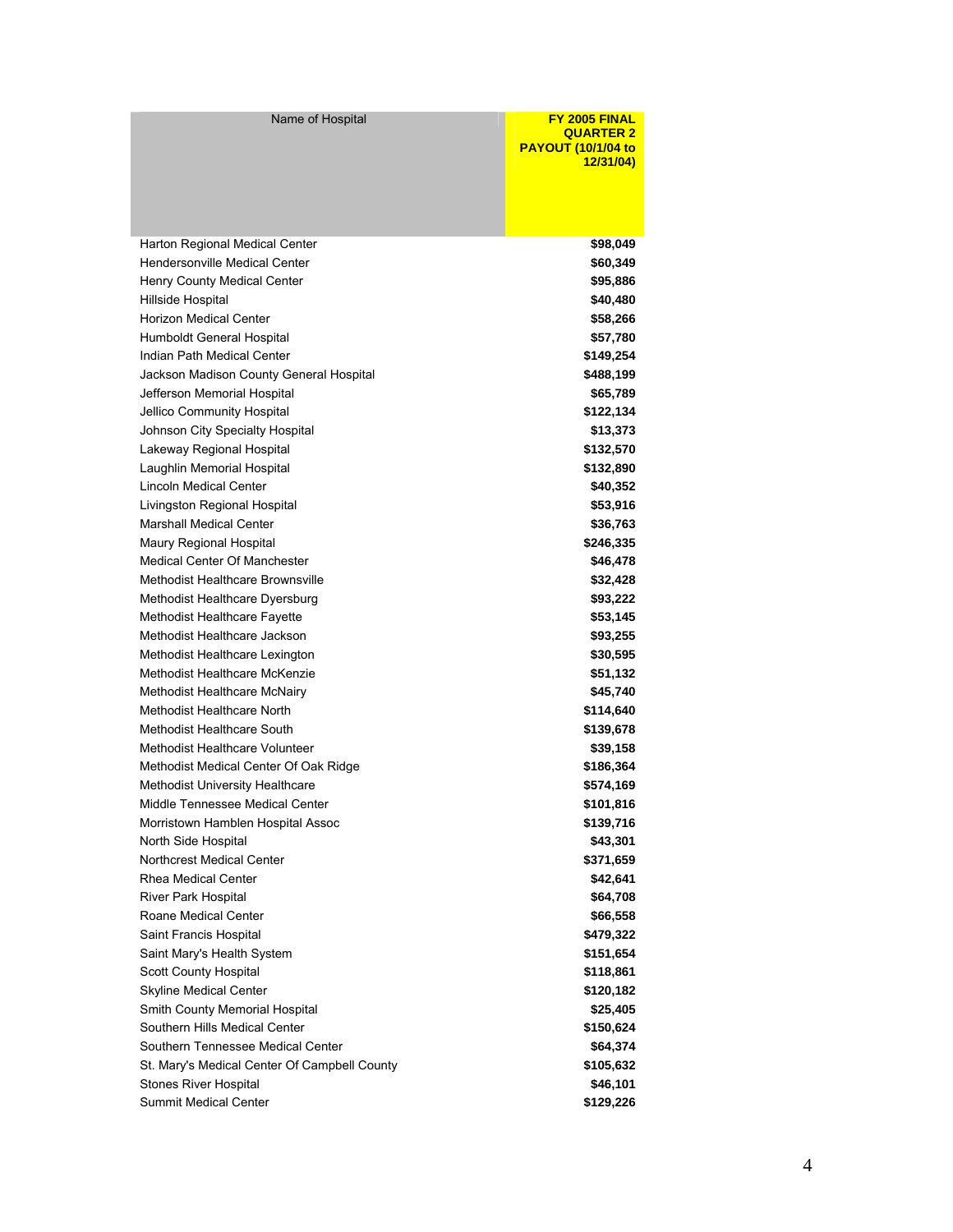| Name of Hospital                              | FY 2005 FINAL<br><b>QUARTER 2</b><br><b>PAYOUT (10/1/04 to</b><br>12/31/04) |
|-----------------------------------------------|-----------------------------------------------------------------------------|
| Sumner Regional Medical Center                | \$92,833                                                                    |
| Sweetwater Hospital Assoc                     | \$153,527                                                                   |
| Sycamore Shoals Hospital                      | \$93,841                                                                    |
| Takoma Adventist Hospital                     | \$68,620                                                                    |
| Tennessee Christian Medical Center            | \$348,667                                                                   |
| Tennessee Christian Medical Center Portland   | \$22,700                                                                    |
| <b>Trinity Hospital</b>                       | \$22,507                                                                    |
| Unicoi County Memorial Hospital               | \$24,348                                                                    |
| University Medical Center                     | \$217,871                                                                   |
| Vanderbilt Stallworth Rehabilitation Hospital | \$46,069                                                                    |
| <b>Wayne Medical Center</b>                   | \$39,761                                                                    |
| Wellmont Bristol Regional Medical Center      | \$287,396                                                                   |
| Wellmont Hawkins County Memorial Hospital     | \$24,717                                                                    |
| Wellmont Holston Valley Medical Center        | \$286,401                                                                   |
| <b>White County Community Hospital</b>        | \$38,507                                                                    |
| <b>Woods Memorial Hospital</b>                | \$75,669                                                                    |
| Total paid out for quarter                    | \$25,000.000                                                                |

#### *This information provided by Darin Gordon, Chief Financial Officer, Bureau of TennCare.*

#### **Renewal Status**

The renewal process has been "on hold" for this quarter in order to focus on the preparations for proposed disenrollments.

#### *Sources of information for this section: Ken Barker, Director of Information Services, Bureau of TennCare.*

#### **Status of Filling Top Leadership Positions in the Bureau**

Several key leadership positions were filled during this quarter.

Brent Antony was named the Bureau's first Chief Information Officer, a newly created executive position to oversee all Bureau information systems technology management. His duties will include integrating a new decision support system into Bureau operations, long-range information systems strategy development, and effectively managing technology relationships with other state departments, federal agencies, and private contractors. Antony has dual Master's degrees in health systems management from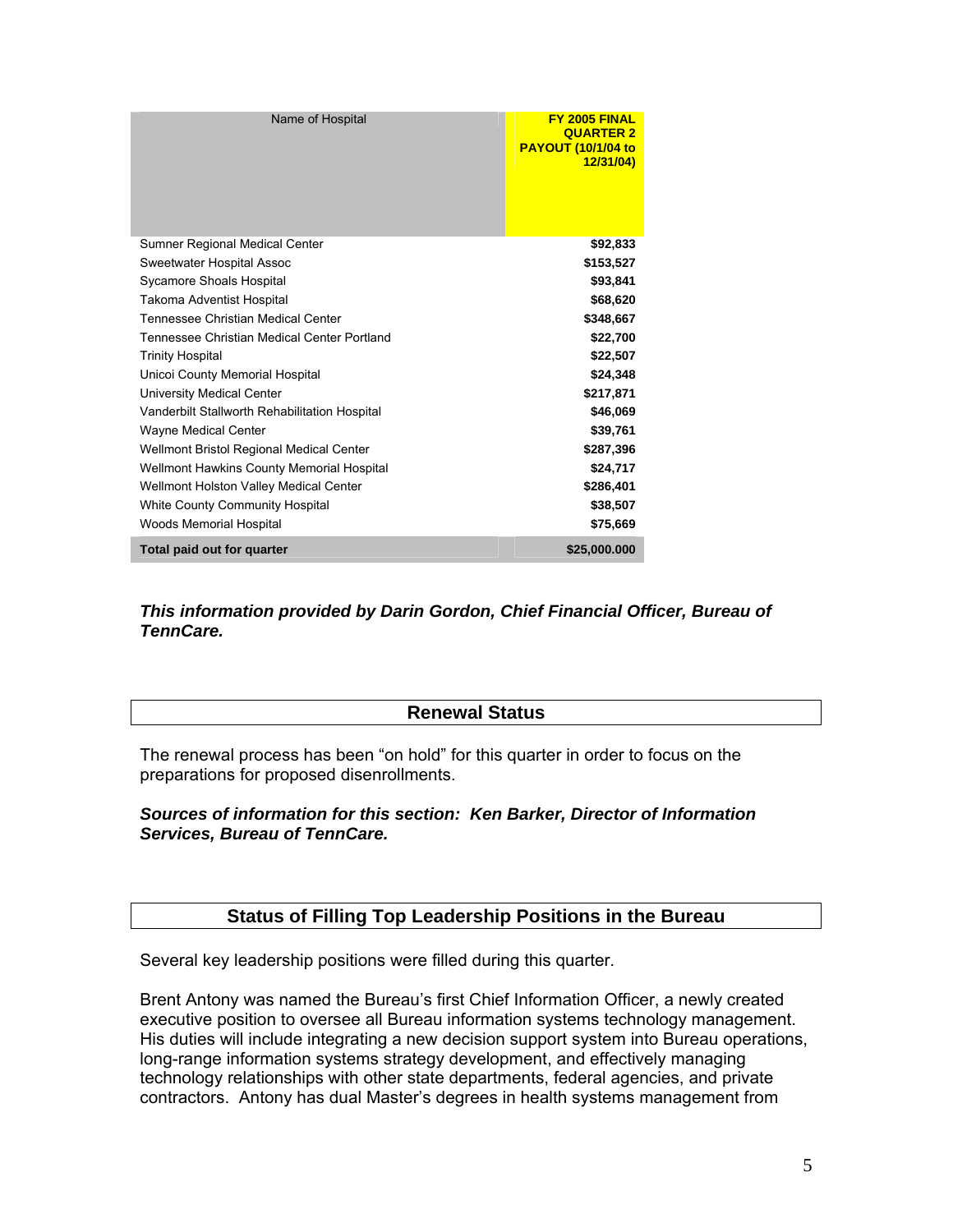Tulane University and brings more than 17 years of experience as a healthcare technology professional to the position. He has served in leadership positions with managed care companies Caregroup/Provider Service Network, Harvard Pilgrim Health Care, and Children's Hospital/Children's Community Physicians, all of Massachusetts, Anderson Consulting in San Francisco, and most recently as technology director for Sapient Corporation in Cambridge, Massachusetts.

David Beshara was named Chief Pharmacy Officer to manage the TennCare pharmacy program, which is the largest budget component of the \$8 billion TennCare program. He is being tasked with managing pharmaceutical costs by implementing pharmacy-related reform initiatives, including the use of therapeutically comparable lowest cost drugs and expansion of the Bureau's current Preferred Drug List (PDL). Beshara will also manage the Bureau's relationship with the pharmacy benefit manager (PBM), First Health Services. He has an MBA in finance from Fairleigh Dickinson University and for the past nine years has served as director of account management, clinical account executive, and manager of formulary operations for Medco Health Solutions.

Debbie Denning was appointed to the position of Legislative Liaison for the Bureau, where she joins our other liaison, Holly McDaniel. Ms. Denning comes to the Bureau after serving as an assistant for two years to Anna Windrow, the Governor's previous Senior Advisor for Legislation and Policy. Ms. Denning will serve as the Bureau's liaison for members of the Senate, and Ms. McDaniel will continue to serve in that capacity for members of the House.

#### *Source of information for this section: Michael Drescher, Director of Public Affairs, Bureau of TennCare.*

#### **Number of Recipients on TennCare and Costs to the State**

As of the end of the quarter, there were 1,335,457 enrollees on TennCare: 1,104,932 Medicaid eligibles and 230,525 Uninsureds and Uninsurables (Medically Eligibles).

During the first quarter of 2005 (January through March), TennCare spent \$1,407,477,626 for managed care services. These expenditures included: payments to the managed care organizations (MCOs), payments to the behavioral health organizations (BHOs), payments to the dental benefits manager (DBM), and payments to the pharmacy benefits manager (PBM).

#### *Source of information for this section: Carolyn Johnson, TennCare Fiscal.*

#### **Viability of MCOs in the TennCare Program**

#### **Claims Payment Analysis**

The prompt pay requirements of T.C.A. § 56-32-226(b) mandate that each health maintenance organization and behavioral health organization ensure that 90% of clean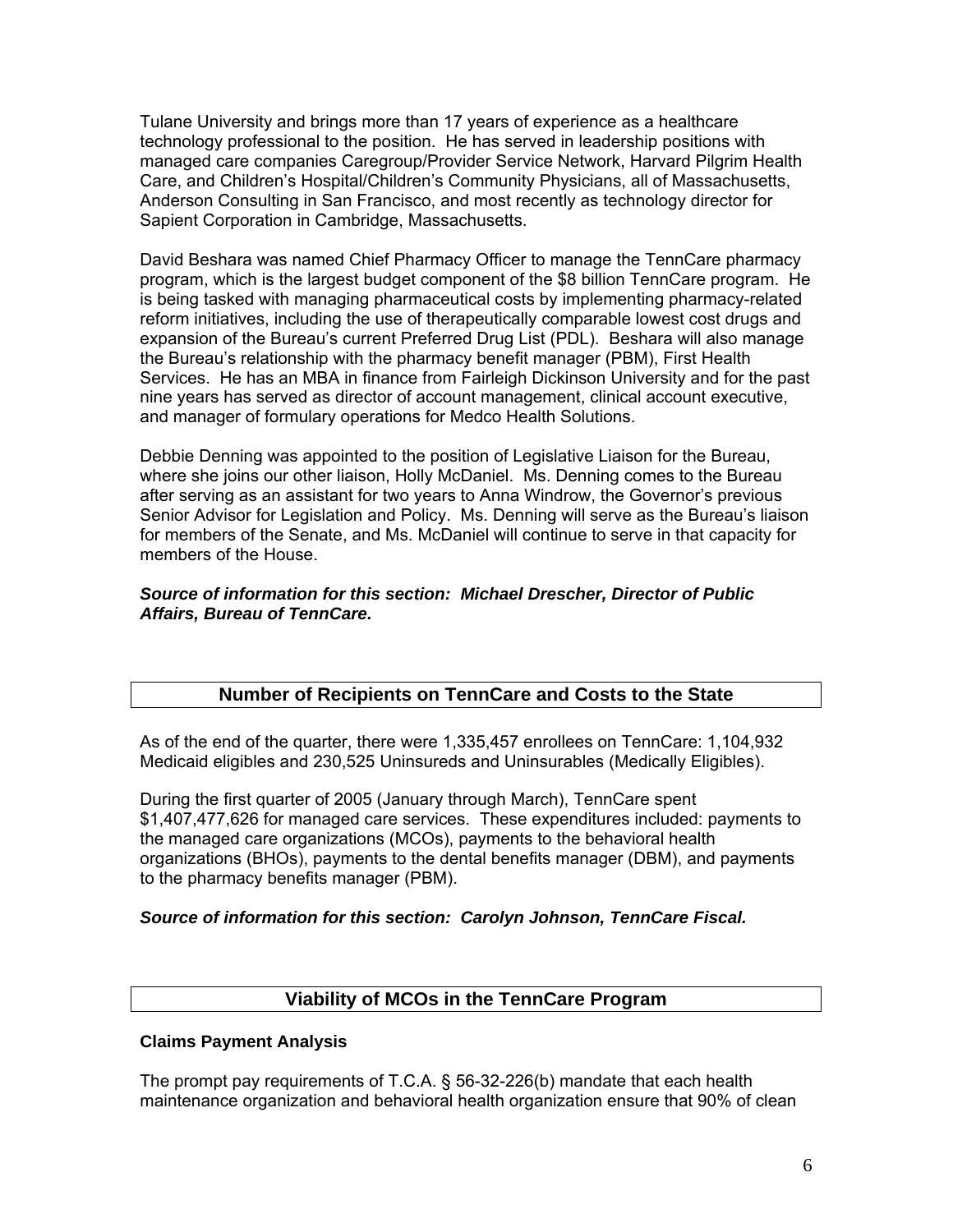claims for payment for services delivered to a TennCare enrollee are paid within 30 calendar days of the receipt of such claims and 99.5% of all provider claims are processed within 60 calendar days of receipt. TennCare's contract with its Dental Benefit Manager requires that the DBM also process claims in accordance with this statutory standard.

TennCare's contract with its Pharmacy Benefits Manager PBM requires that the PBM must pay 95% of all clean claims within 20 calendar days of receipt and the remaining 5% of clean claims within 10 calendar days.

TDCI requested data files of all TennCare processed claims from TennCare MCOs, BHOs, the DBM and the PBM for the month of January 2005. TDCI also requested data files of pended TennCare claims as of January 31, 2005, and a paid claims triangle from January 1, 2004 through January 31, 2005.

All of the TennCare MCOs, the TennCare BHOs, the DBM and the PBM were in compliance with prompt pay requirements for the month of January 2005.

Beginning with the April 2005 claims data submission, all of the TennCare entities will be required to submit claims data for a 3 month period, rather than for just the first month of each calendar quarter.

#### **Net Worth Requirement**

Listed below is each MCO's and BHO's net worth requirement compared to net worth reported at December 31, 2004, on the NAIC annual financial statements filed on March 1, 2005. TDCI has not adjusted the net worth reported on the NAIC annual statements. TDCI's calculations for the net worth requirement reflect payments made for the calendar year ending December 31, 2004, including payments made under the "stabilization plan."

|                                     | Net Worth   | Reported              | Excess/      |
|-------------------------------------|-------------|-----------------------|--------------|
|                                     | Requirement | Net Worth             | (Deficiency) |
|                                     |             |                       |              |
| Better Health Plan (A)              | 2,956,800   | 4,552,516             | 1,595,716    |
| John Deere                          | 17,310,028  | 95,464,380 78,154,352 |              |
| <b>Memphis Managed Care</b>         | 9,468,885   | 21,118,938            | 11,650,053   |
| <b>OmniCare Health Plan</b>         | 7,314,949   | 11,671,958            | 4,357,009    |
| <b>Preferred Health Partnership</b> | 7,421,032   | 25,354,793            | 17,933,761   |
| <b>Victory Health Plan</b>          | 2,682,218   | 4,975,647             | 2,293,429    |
| Volunteer (BlueCare & Select)       | 26,905,121  | 31,017,092            | 4,111,971    |
| <b>Premier Behavioral Systems</b>   | 7,544,284   | 11,064,371            | 3,520,087    |
| Tennessee Behavioral Health (B)     | 6,428,171   | 6,406,820             | (21, 351)    |

Note:

A. BHP's net worth requirement is the "en hanced" net worth requiremen t determined during the RFR process. The net worth requi rement has been increased above the statutory minimum based on projected premium revenue. BHP's calculated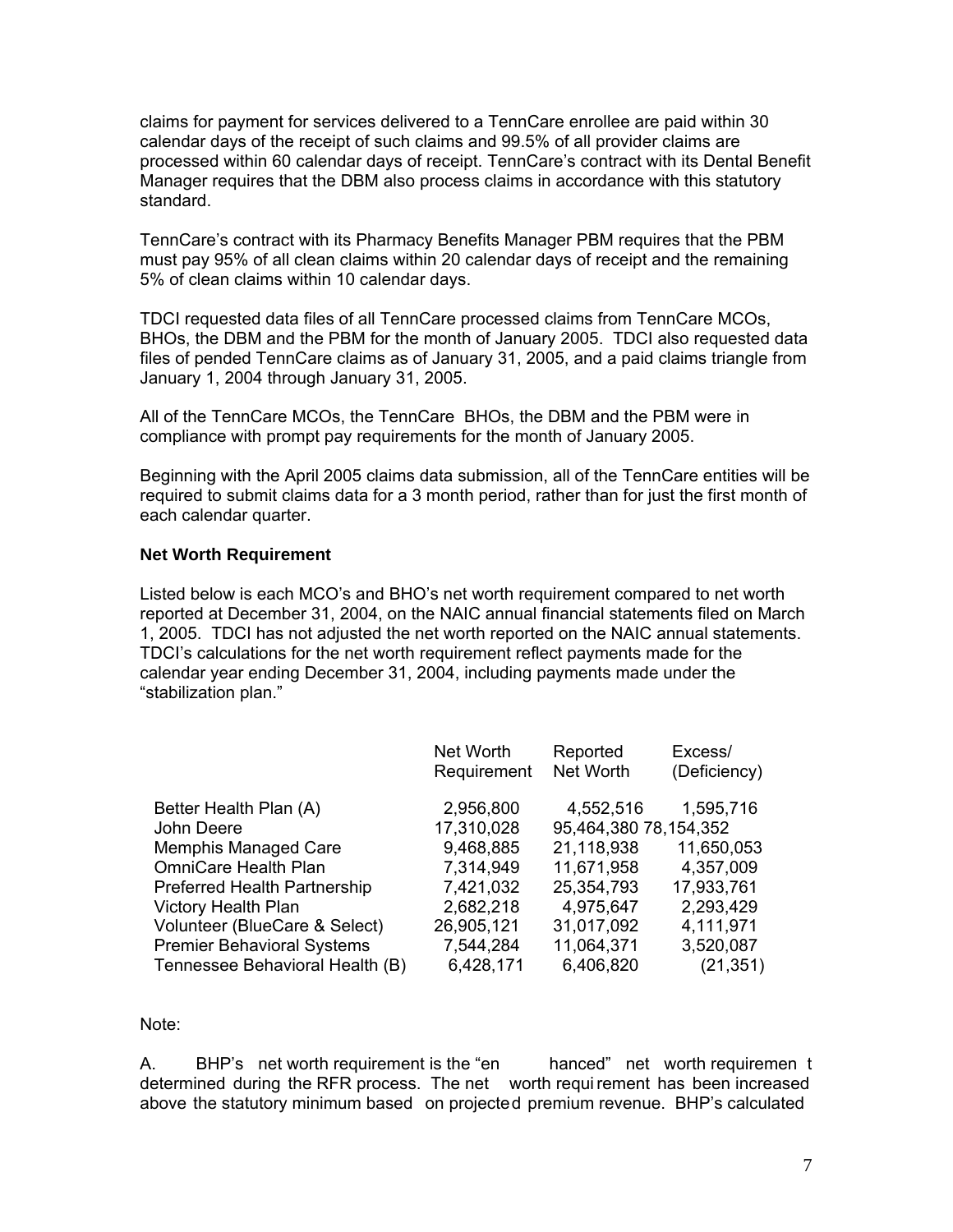statutory net worth requirement is \$2,682,218 . Because BHP's stat utory net worth requirement is le ss than the enha nced net w orth requirement, TDCI will enforce the requirement at the higher level.

B. TBH reported a net worth deficiency of \$21,351 as of December 31, 2004. TDCI required TBH to sub mit evidence that this deficiency had been corrected. TBH submitted financial statements for the month ended January 31, 2005 reporting that the net worth deficiency was corrected as of that date from net income earned in the month . As of January 31, 200 5, TBH rep orted a statutory net worth of \$6,473,412 which is \$45,241 in excess of the minimum required.

#### **FINANCIAL ISSUES**:

#### **Xantus Healthplan of Tennessee, Inc. (Xantus)**

Effective July 31, 2003, the TennCare Bureau t erminated its contract with X antus. On June 2, 20 03, TDCI filed a petit ion to liqu idate Xantus with the Davidson County Chancery Court. The court heard this petition on January 8, 2004. Chancellor Carol L. McCoy granted the order converting the rehabilitation to liquidation on January 21, 2004, and Chris Burton was appointed as the Special Deputy for the liquidation. Amendment 4 to the Contractor Risk Agreement provided for the TennCare Bureau to continue fund ing claims with dates of service of April 1, 1999 through July 31, 2003 (the "run-out claims") and the reasonable and necessary administrative costs for processing these claims after July 31, 2003. During the period August 1, 2003 through March 31, 2005, X antus paid \$29,497,547 for run-out claims.

Mr. Burton is currently in the process of securing the remaining asset s of Xantus and developing procedures for the distribution of assets. The deadline for the submission of Proofs of Claim against Xantus was May 14, 2004.

#### **Tennessee Coordinated Care Network d/b/a Access MedPlus (TCCN)**

Because  $TCCN$  was unable to cure statutor  $\vee$  and contractual financial and claims processing deficiencies, the state terminated its contract on October 31, 2001.

On October 18, 2001, the Chancery Court of Davidson County issued an Order of Seizure of TCCN by TDCI to take possessi on and control of all of the property, books, documents, assets and the premises of TCCN. The Order also set a hearing on TDCI's request for liquidation or rehabilitation of TCCN to be held on November 2, 2001. On October 20, 2001, the TennCare Bureau mo ved TCCN's TennCare enrollees t o the TennCare Select plan.

On November 2, 2001, the Chancery Court of Davidson County entered a Liquid ation Order for TCCN. The order established that all claims must be received by March 1, 2002, at 4:30 p.m., CST. Courtney Pearre, Esq., appointed Supervisor since May 10, 2001, was named the Commissioner's Special Deputy for the purposes of liquidation.

Before liquidation, the managemen t company, Medical Care Manag ement Company ("MCMC"), a wholly-owned subsidiary of Access Health Systems ("Access"), transferred approximately \$5.7 million from the assets of TCCN to the accounts of the MCMC. The Chancery Court issued an order granting injun ctive relief r estraining the management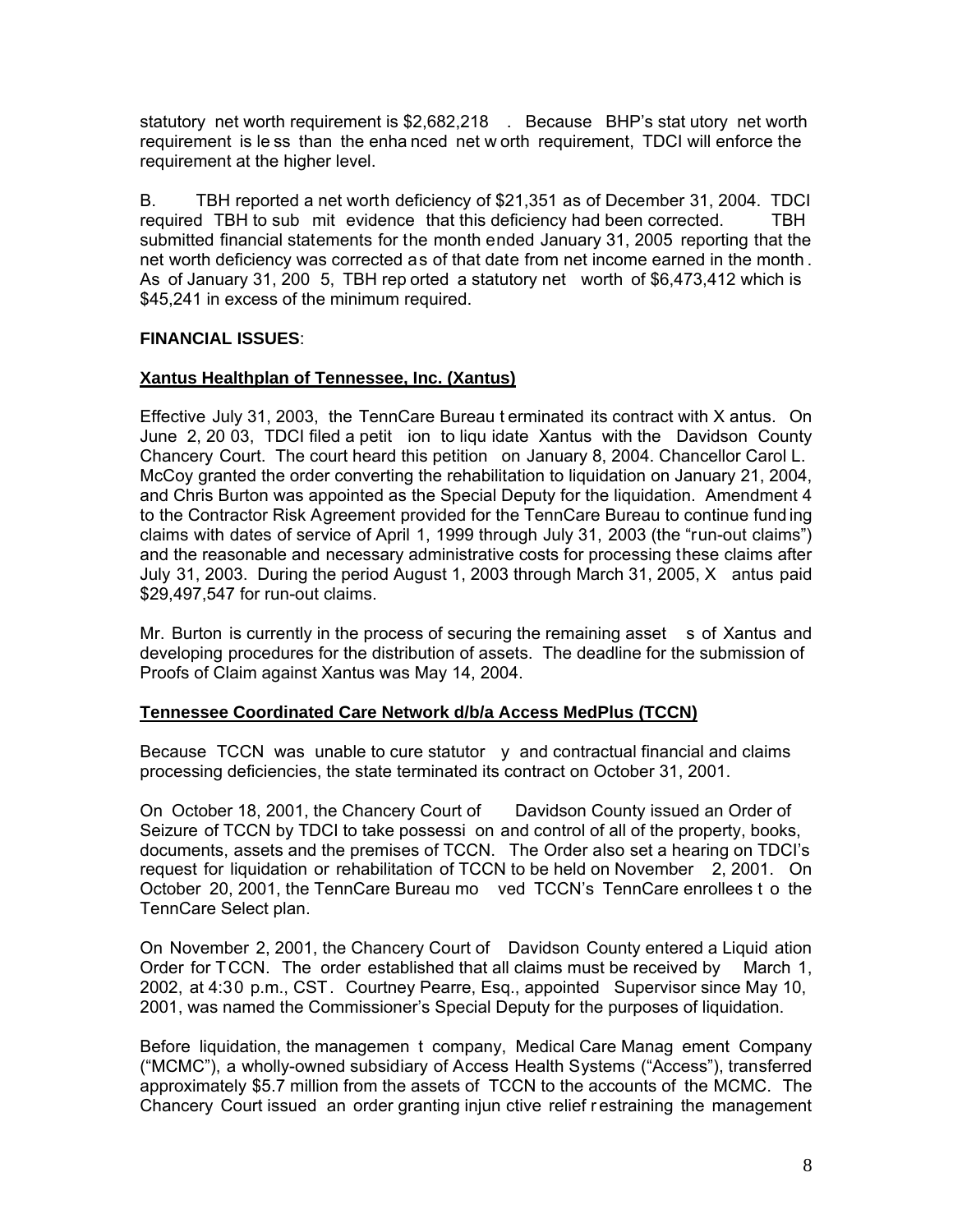company from removing any of the \$5.7 million. Access subsequently filed bankrup tcy. Recently, the Bankruptcy Court e ntered an order that allows the Special Deputy Liquidator to proceed to recover the \$5.7 million in Chancery Court. Such a petition was filed in Chancery Court . The Cre ditors Committee for t he bankruptcy estate filed a motion to modify the Bankruptcy Court's order. The Special Deputy Liquidator filed papers in opposition to the Creditors Committee's motion.

Chancellor Lyle found for the liqui dation that the \$5.7 million had b een wrongfully transferred from TCCN accounts and that such action created a constructive trust for the funds while in the hands of Access. Chancellor Lyle ordere d the \$5.7 million returned to TCCN accounts. Various creditors of Access and the bankruptcy estate are seeking an appeal of C hancellor Lyle's ruling in the Tenn essee Court of Appeals. Briefs were submitted to the Court at the end of January 2004. On February 23, 2005, the appellate court upheld Chancellor Lyle's ruling. The Special Deputy Liquidator is currently working on a settlement with the bankruptcy estate.

With the re solution of this issue, the Special Deputy Li quidator will petition for a distribution of the remaining assets of TCCN. As of June 21, 2004, disbursements of \$39,568,193 have been made against a total debt of \$76,095,315, or 52 cents of every dollar owed to providers.

#### **Universal Care of Tennessee (Universal)**

On September 13, 2002, Universal was placed under the Administrative Supervision of the Commissioner of Commerce a nd Insurance as a result of the co mpany's financial and claims processing operations problems. On Decemb er 31, 2002 , Universal was again placed under an Agreed Order of Supervision through June 30, 2003.

At March 31, 2003, Universal reported net worth of \$6,451,709, a deficien cy of \$1,216,126 below the statutory net worth requirement. Universal's rep orted net worth included a \$54,436,971 receivable from the TennCare Program, which the state disputes. As a result, t his receivable was not included in t he calculation of net worth. Universal's adjusted statutory net worth at March 31, 2003, was (\$47,985,262), a statutory net worth deficiency of \$55,653,097 below the net worth requirement.

On April 2, 2003, the TennCare Bureau notified Universal of its intent to terminate the contractor risk agreement effective June 1, 2003. Universal filed in the United States District Court for the Middle Tennessee District an application for a preliminary injunction to stop the cancellation of the contractor risk agreement. On May 30, 2003, Judge Nixon denied Universal's application for a preliminary injunction.

Also on May 30, 2003, Universal filed with the Tennessee Claims Commission a claim of \$75,000,000 against M. D. Goetz as Commis sioner of th e Tennessee Department of Finance and Administration and Manny Martins, then-Deputy Co mmissioner of the Tennessee Department of Finance and Administration, Bureau of TennCare.

TDCI filed a petition to liquidate Universal with the Davidson County Chancery Co urt on June 5, 2003. Chancellor McCoy granted the petition and the signed order was received July 2, 2003. Between June 1, 2 003, and th e liquidation order date of July 2, 2003, Universal continued to process a nd pay claims for dates of service April 12, 2002, through May 31, 2003.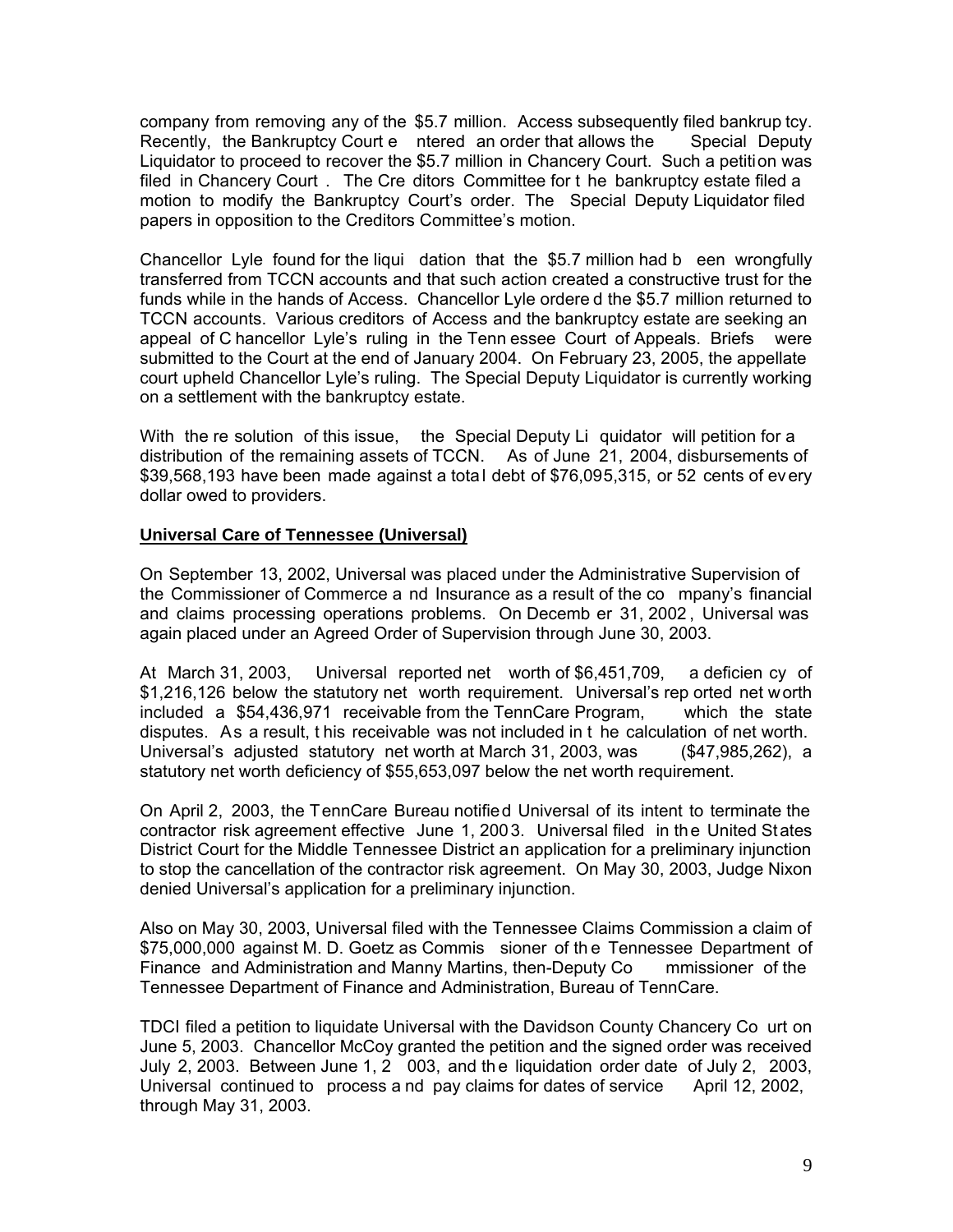Mr. Paul Eggers was appointed the Special Deputy Liquidator. Mr. Eggers is currently in the process of securing the remaining assets of Universal and developing procedures for the distribution of assets. The dea dline for the submission of Proofs o f Claim against UCOT was June 15, 2004.

CMS approved a contr act between TennCare and Universal Care o f Tennessee in Liquidation for TennCare to pay the HMO in liquidation for processing Universal claims with dates of service on and afte r April 12, 2002. Universal Care of Tennessee in Liquidation has contracted with the company' s former ve ndor for use of the claims processing software. A separate vendor ha s been co ntracted to process claims received for both dates of service before and after April 12, 2002. As of March 31, 2005, \$8,247,128 has been paid for claims with dates of service on and after April 12, 2002. *Source of information for this section: Lisa Jordan, Assistant Commissioner, Tennessee Department of Commerce and Insurance.* 

#### **Success of Fraud Detection and Prevention**

- 1. The Office of Inspector General (OIG) added 15 new staff members during the last quarter in order t o meet its mission. S ome of these posit ions include: criminal investigators, paralegals, an attorney, a fiscal manager, a nd other support staff.
- 2. The OIG staff continues to work cases referred by local law enforcement, the TBI and FBI, Health Related Boards, other state agencies, and the general public via the Web site , faxes, letters, and phone calls to the hotline. Results are listed below:

|              | Quarter | YTD    |
|--------------|---------|--------|
| Cases closed | 6,308   | 15,869 |
| Recommended  | 1.213   |        |
| terminations |         |        |
| TPL added    | 246     |        |
|              |         |        |

#### **Summary of Enrollee Cases**

|                         | Quarter | YTD |
|-------------------------|---------|-----|
| Cases closed            |         |     |
| Cases referred to TBI*  |         |     |
| Cases referred to HRBs* |         |     |
|                         |         |     |

*\*The Tennessee Bureau of Investigation MFCU (Medicaid Fraud Control Unit) and Health Related Boards take the lead in Provider cases once they are referred. The OIG continues to assist as requested.*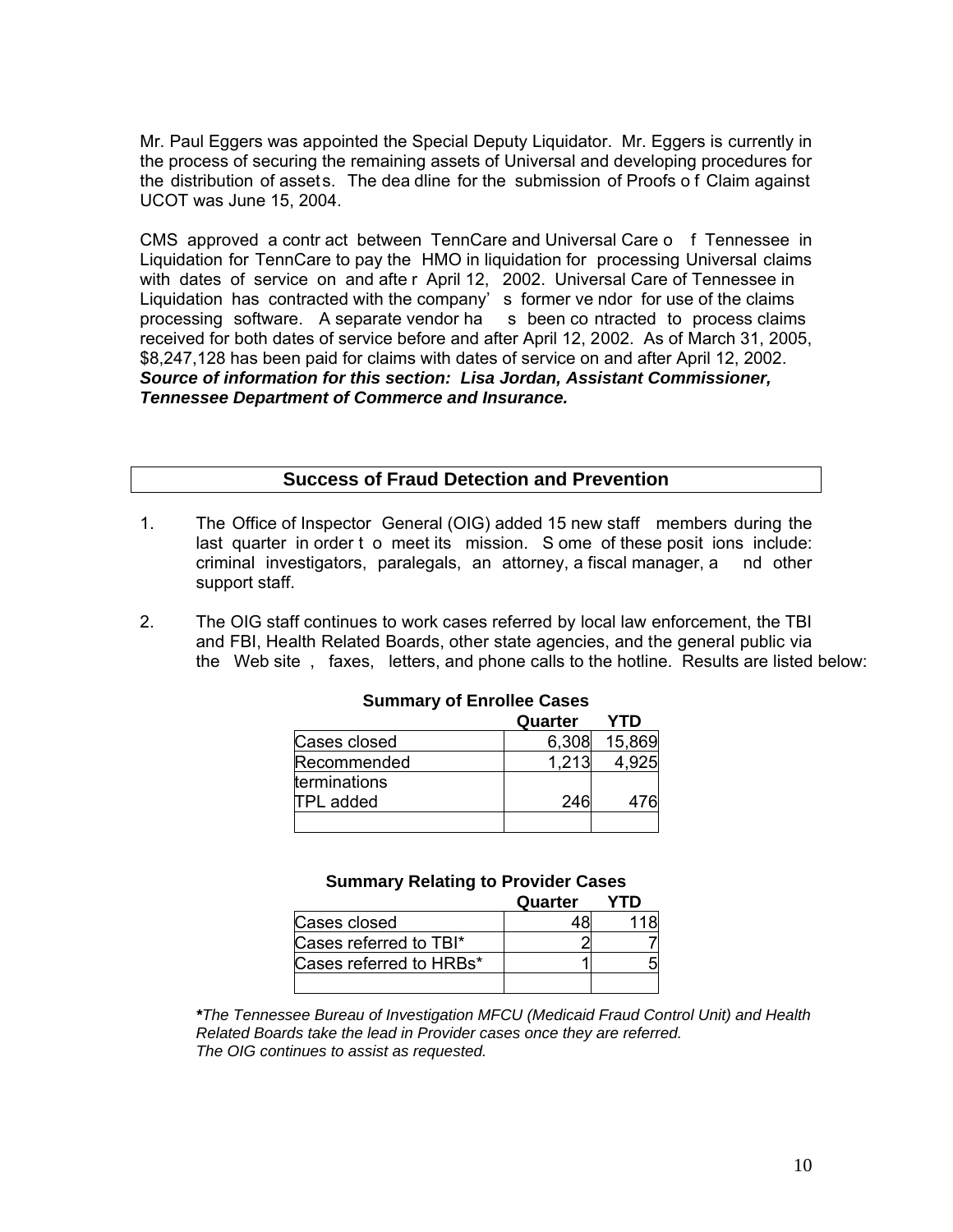3. Now that t he OIG staff includes investigators and attorneys, there is an aggressive push to pursue those e nrollees who have committed fraud against TennCare. The arrests enumerated below represent only a portion of the quarter since the investigators came on board in February.

|                          | Quarter | YTD |
|--------------------------|---------|-----|
| Cases Referred           |         |     |
| Arrests*                 |         |     |
| Grand Jury Indictments** |         |     |

\*OIG Criminal Investigators arrested 10 people with 15 charges in six weeks. In their first quarter of work, (Feb & March), the investigators were assigned 103 cases.

\*\*The OIG Criminal Investigators have served 6 criminal indictments with 13 counts.

The Legal Division has assisted with prosecution expertise in 3 pending TennCare criminal prosecutions. In each of these cases, an OIG Assistant Inspector General has been appointed by the district attorney general to work as a special assistant district attorney. This request will likely increase with the arrest numbers.

- 4. The OIG staff provided presentatio ns for the f ollowing organizations/contacts during this quarter:
	- a. Institute of Internal Auditors
	- b. Tennessee Pharmacy Association
	- c. Tennessee Chiefs of Police Association
	- d. East Tennessee Health Care Fraud Working Group
	- e. Association of Government Accounts
	- f. Department of Human Services- Leadership Team
	- g. TennCare Advocates
	- h. TennCare Managed Care Contractors
	- i. MCC Roundtable Group
	- j. ROCIC Regional Meeting
	- k. Walgreens Staff, Memphis
	- l. West Clinic Staff, Memphis
	- m. Osceola Police Department, Osceola, Arkansas
	- n. Governor Bredesen's Legislative Leadership Committee
	- o. ACFE
	- p. Advanced Med Meeting
	- q. Schaller-Anderson Meeting
	- r. Memphis Walgreens personnel
	- s. West Memphis law enforcement personnel
	- t. Media interviews 20
- 5. The OIG staff continues to work with the state's contractors, EDS and Medstat, to develop the fraud and abuse detection software system. The new TennCare Management Information System (TCMIS) will allow the OIG to initiate proactive measures for identifying fraud and abuse within the TennCare system. The Program Integrity Division of the OIG will be able to identi fy outliers for both providers and recipients. The ability to create ad hoc reports will greatly improve the speed and efficien cies of the investigations. Targeted queries will be generated on a routine basis; these queries have been d eveloped to identify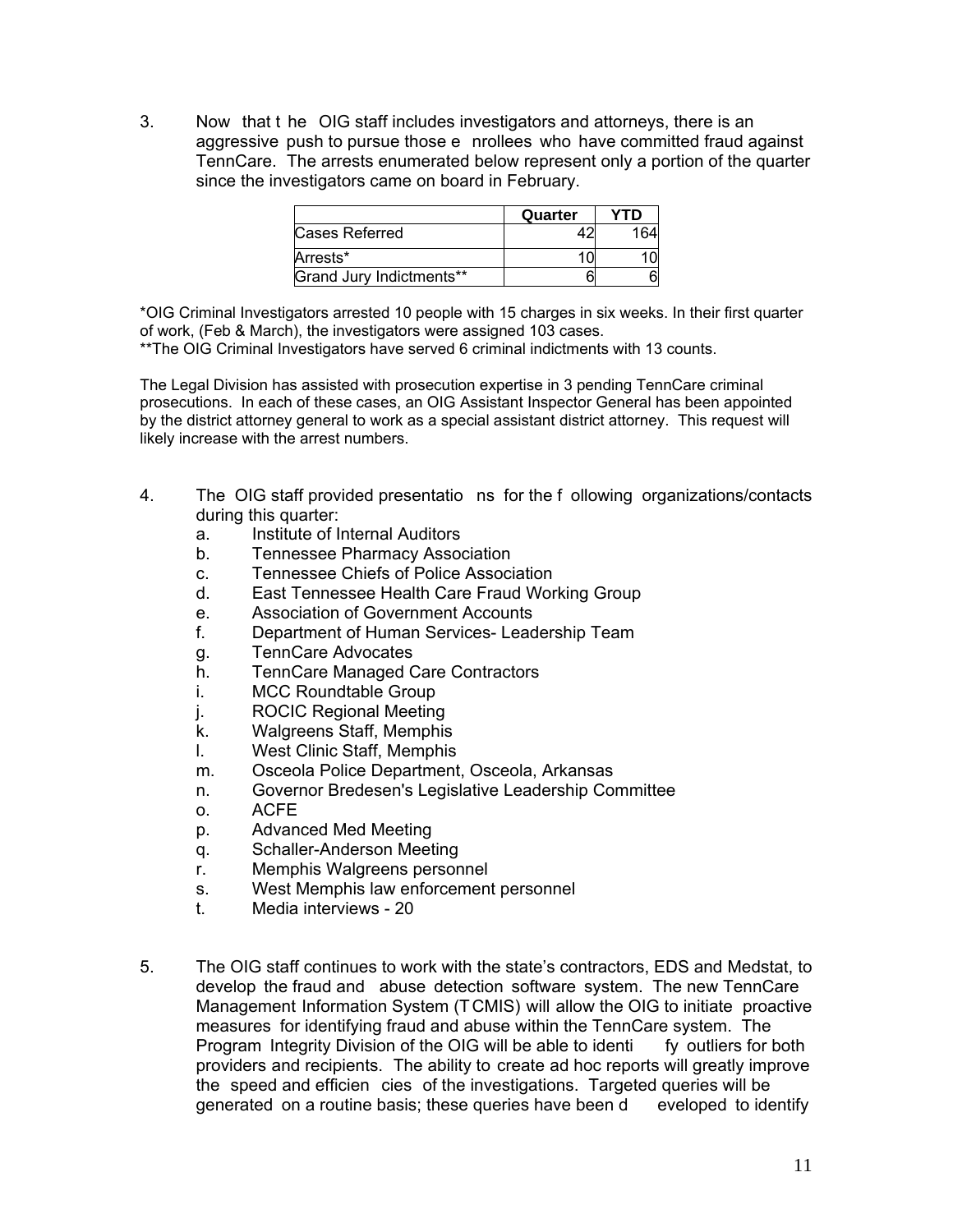potential fraudulent claims submission. The goal behind these rep orts and queries is to promote improved work efficiencies, terminate individuals who are no longer eligible for T ennCare benefits, and prosecute individuals who have violated federal and/or state laws.

- 6. The newly created Le gal and Criminal Investigation Divisions of OIG were busy hiring staff during this quarter. The Legal Division is headed by a Deputy Inspector General and currently has three staff attorneys, three paralegals an d an administrative assistant. The Criminal Investigation Division is also headed by a Deputy I nspector General and has ten criminal investigators and an administrative assistant. After completing the hiring and training process, these individuals began covering all 95 counties in Tennessee: conducting interviews, surveillance, meeting wi th local and state law enforcement officers and district attorneys, making arrests, and testifying in court.
- 7. The Criminal Investigat ion Division has purch ased the e quipment required for their investigative work state wide.
- 8. The Legal Division has assisted t he other divisions within the OIG b y providing legal advice on numero us issues, including ho w to meet the requirements of various statutes and drafting and reviewing documents that have legal implications. They have also assisted with the legal training of the criminal investigators.

 The Legal Division facilitates the case preparation process by re viewing arrest warrants, indictments, and subpoenas for the investigators. This requires a lot of legal research. There has also been a great deal of research on pending legislation during the current session of the General Assembly.

- 9. An outline of TennCare fraud laws and related offenses, was developed by the Legal Division. This outline has been distributed to the District Attorneys Conference Executive Committee and the Tennessee Chiefs of Police.
- 10. The OIG applied for membership into the Regional Organized Crime Information Center (ROCIC) and was voted in at the February meeting. The OIG's application for the TBI's Crime Statistics Unit -- so the OIG can submit data to the Tennessee Incident Based Reporting System (T IBRS) -- was also accepted and crime information is now being forwarded directly to the TBI.
- 11. The required software for the Criminal Investigation Division to a ccess the National Crime Information Center (NCIC) was purchased. The OIG will be on line in April.
- 12. The Criminal Investigation Division continues to develop policies and procedures for their op erations. T he goal is to have this complete d for review by the Commission on Accreditation for Law Enforc ement Agencies (CALEA), fo r accreditation during 2006.
- 13. The OIG's website was revised to reflect the ne w mission and responsibilities of the OIG.